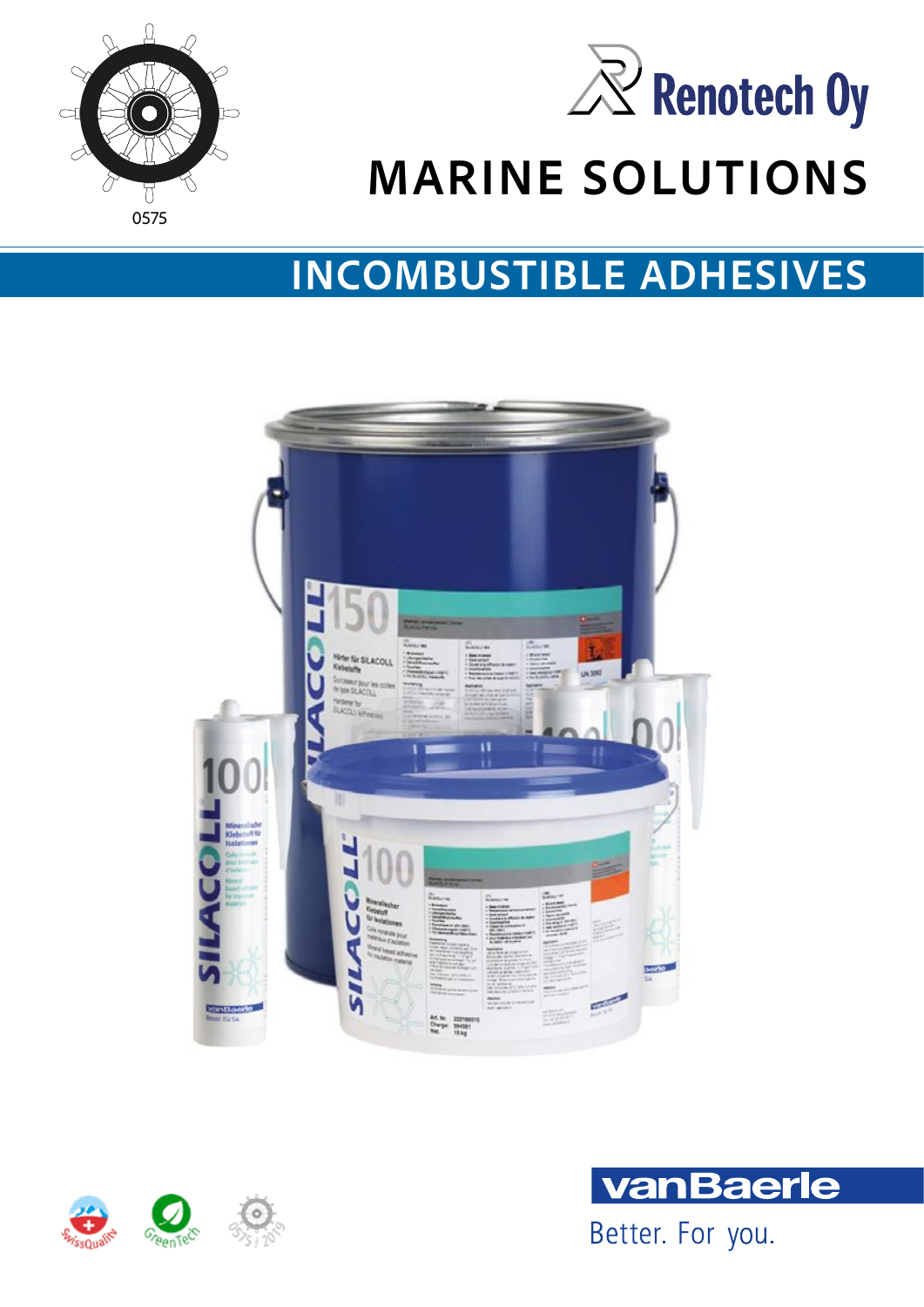# Better. For you...

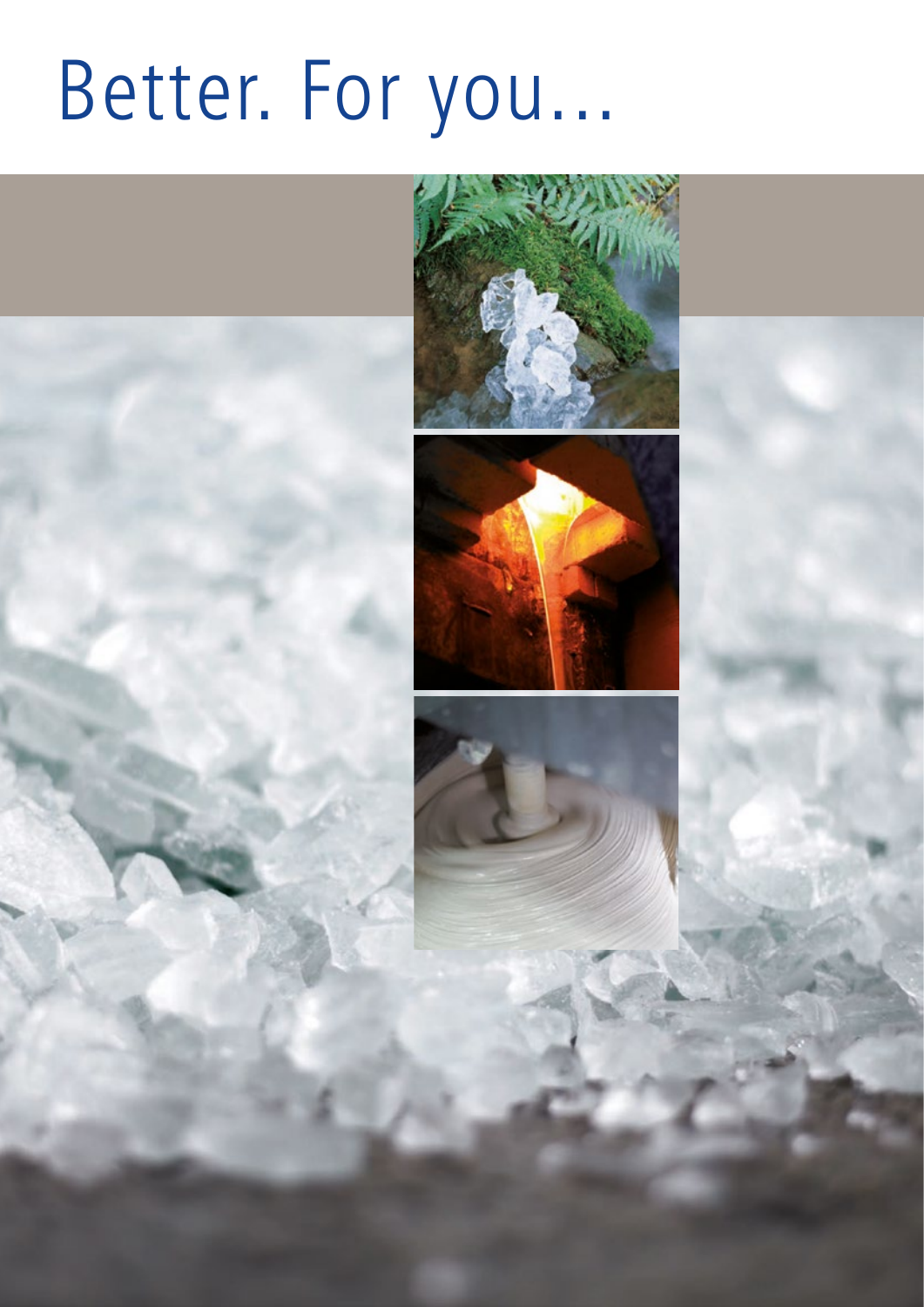

# *Rethinking shipbuilding*

#### **SILACOLL - Lighter, faster, safer.**

SILACOLL - mineral based adhesives, makes insulation installation easier, safer and faster. SILACOLL makes it possible to achieve the desired performance while simultaneously enabling the customer to provide a safer work environment and finish the ship in time – all while resulting in a lighter vessel.



#### LIGHTER

SILACOLL mineral glue is applied in a thin layer which equals to a consumption of approximately 350-500g/ m<sup>2</sup>. This weight is reduced even further to 280-400g/m<sup>2</sup> due to water evaporation. When SILACOLL has dried completely, you are left with nothing but the non-combustible adhesion.



#### SAFER

SILACOLL mineral glue contributes to the safety of both, your employees and your patrons or cargo. SILACOLL creates a safer environment during the construction phase: It is easy to apply and - unlike other application methods - does not involve heat generation or flying sparks. After commissioning of the vessel, SILACOLL contributes to operational safety due to its additional fire protection properties.



#### FASTER

SILACOLL will help you make shipbuilding faster. With its easy, fast and effective application SILACOLL contributes to the better use of your resources and to a timely de livery of your next project.

#### **For all kinds of boat types**

SILACOLL can help you finish your project in time, ending up with a lighter vessel that leaves more room for patrons or cargo and providing a safer work environment during the construction phase.

#### **IMO-certified**

SILACOLL is IMO certified by Italy's RINA in Genova. SILACOLL 100 and SILACOLL 150 are MED-certified.

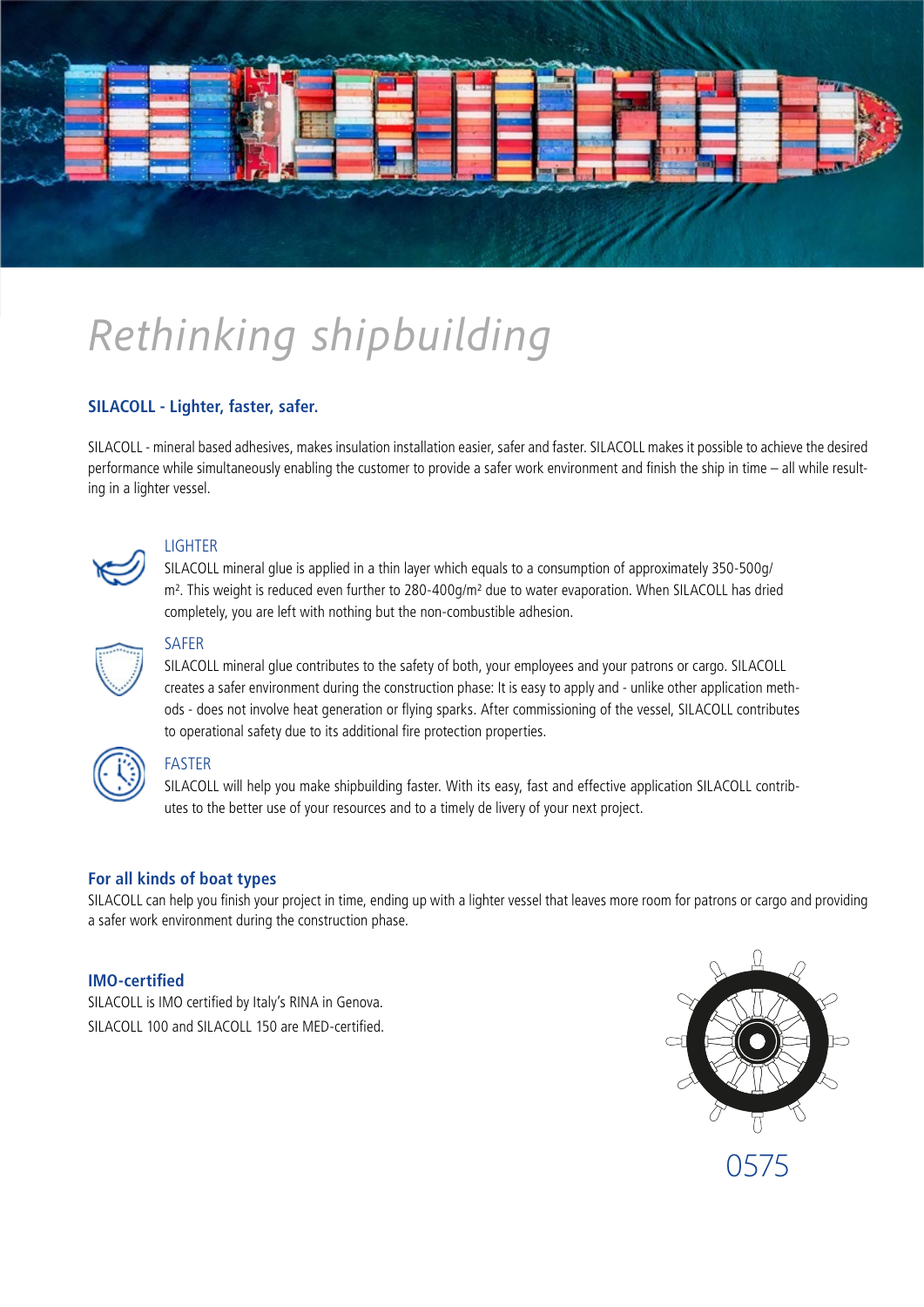

# *Apply, install, ready to go.*

#### **Widespread application spectrum**

SILACOLL provides two inarguably striking properties: its instant adhesion and non-combustibility - both in a wide range of applications and on various substrates. As long as the system provides mineral substrates (one of them being absorptive) and is weather protected, SILA-COLL will unfold its full potential.

Possible applications include the mounting of isolation panels, the assembly of fire-proof doors, and basically everything else you can think of. Our SILACOLL range is absolutely incombustible (ISO 1182), VOC- and biocide-free, very diffusible (water vapour resistance of 100μ) and is showing good resistance against many chemicals. SILACOLL is the environmentally friendly option for your shipbuilding process.

#### **Technical Data**

| Properties<br>and the continuum of the continuum of the continuum of the continuum of the continuum of the continuum of the continuum of the continuum of the continuum of the continuum of the continuum of the continuum of th | SILACOLL 100 | SILACOLL 150 |
|----------------------------------------------------------------------------------------------------------------------------------------------------------------------------------------------------------------------------------|--------------|--------------|
| Viscosity 37'500 mPas 6'                                                                                                                                                                                                         |              | 6'250 mPas   |
| Instant wet grip                                                                                                                                                                                                                 |              |              |
| Processing time $\leq$ 3 minutes                                                                                                                                                                                                 |              | 5-8 minutes  |
| Early strength <sup>(1)</sup> $1-2$ days $5-10$ days                                                                                                                                                                             |              |              |
| Curing time <sup>(2)</sup> $7-14$ days                                                                                                                                                                                           |              | 21-28 days   |

(1) until 50% of final bonding strength is reached

 $(2)$  until final bonding strength is reached / depending on climatic conditions

#### **Examples of applications**



Installation panels mounted on steel walls Close-up of mounted isolation panels

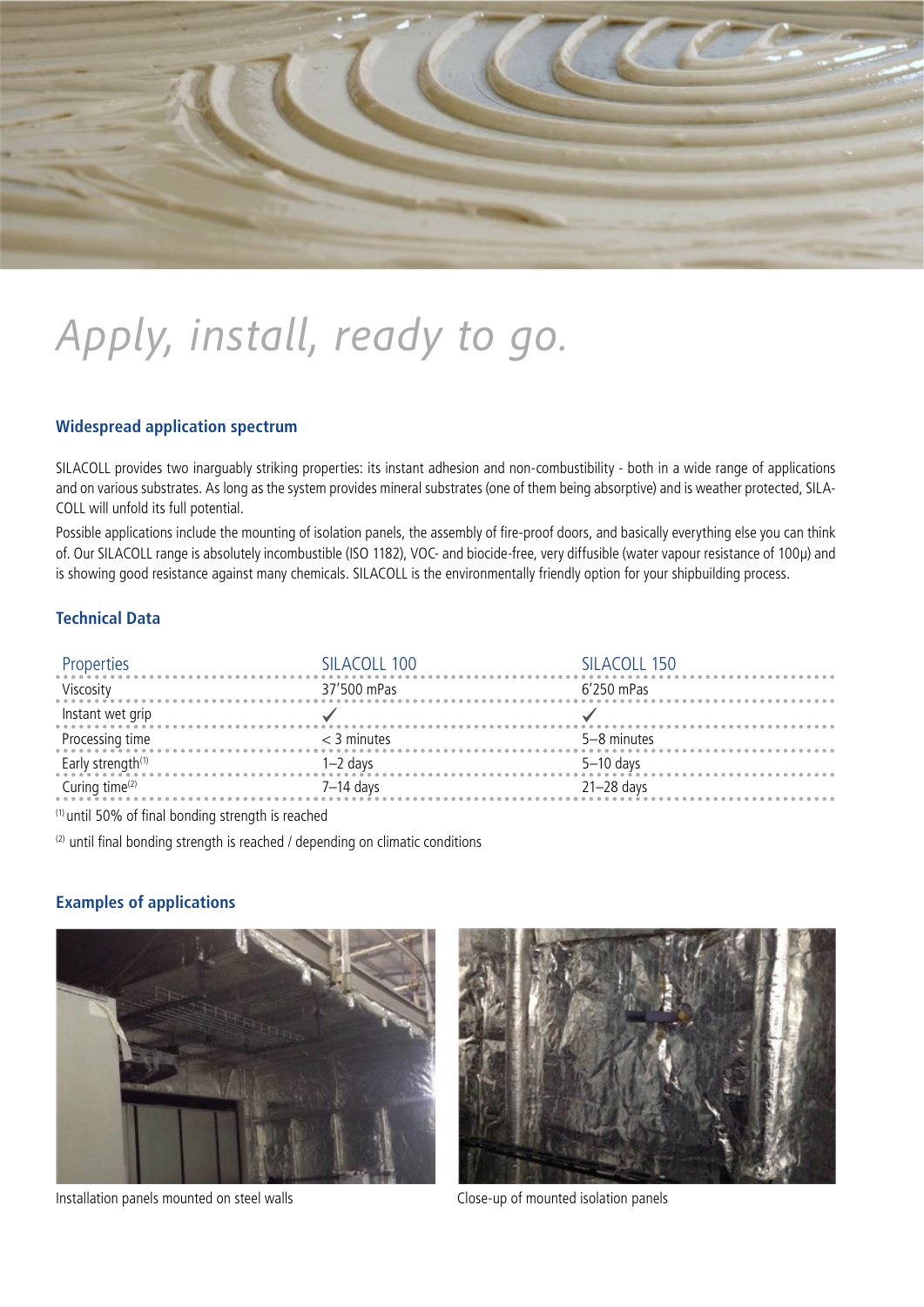

### *Thorough testing.*

#### **Evidentially resilient**

SILACOLL products have undergone and passed the following sequential / consecutive tests before being introduced into production at our partner in Europe:

- Salt spray test (ISO 9227 / 168hrs)
- Aging test (ISO 9142 / 720hrs; 75°C, 90% rel. humidity)
- Vibration test (120hrs)





Vibration test - SILACOLL **COLL** Climate chamber used for the aging test

### *...tailored to your needs*

#### **A perfect fit**

Our customers are at the center of our attention. The focus of our work is to provide products that optimize your process and add value to your project. SILACOLL has already been successfully tested on different surfaces. However, each project and each substrate is unique. If you need confirmation that SILACOLL works on your specific substrate, we are more than happy to expand our testing scope to ensure that it is a perfect fit for you.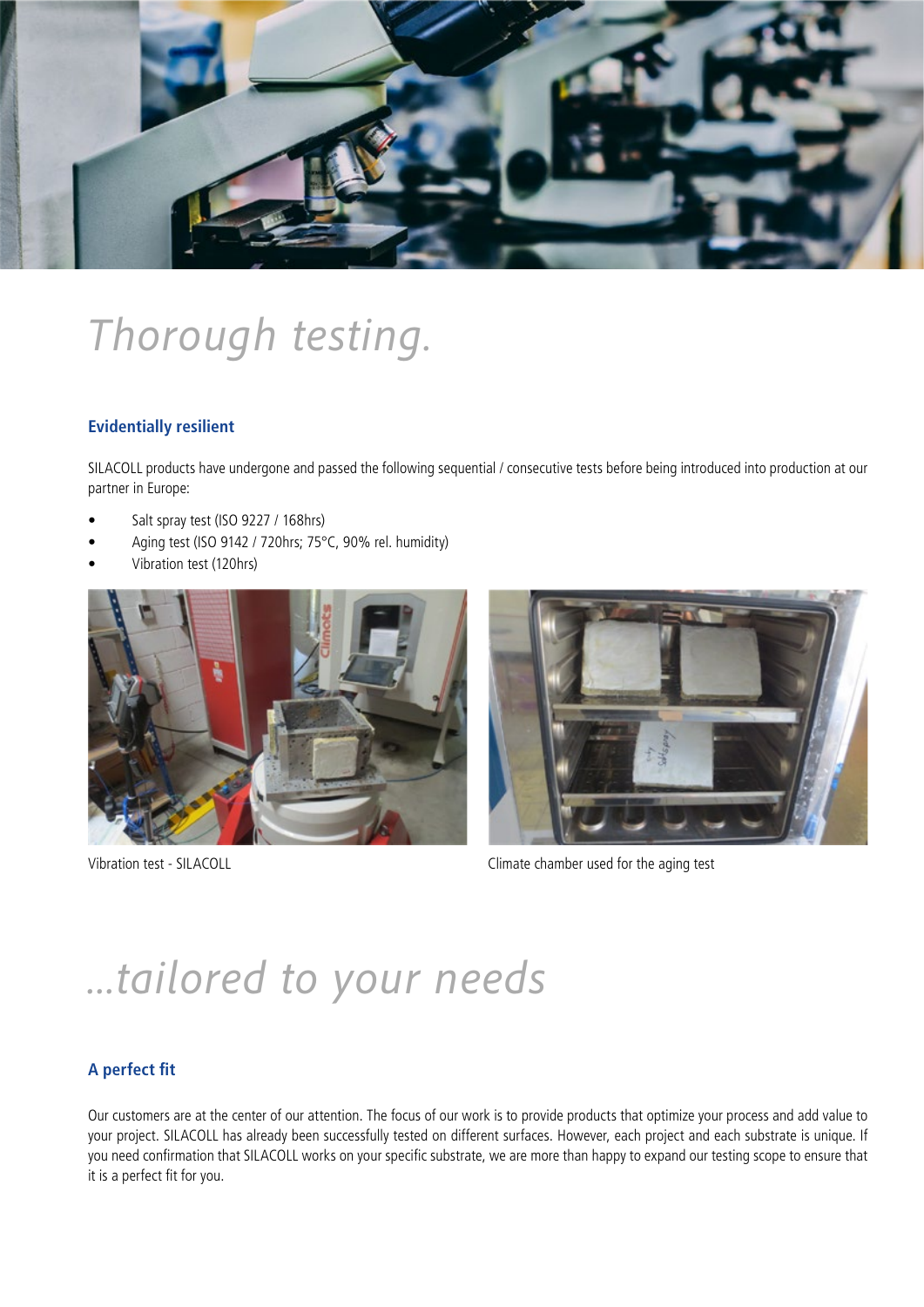

### *Why vanBaerle?*



We discover new fields of application, develop new application technologies and continuously improve our assortment. INNOVATIVE. FOR YOU.



We produce Swiss products of highest quality. RELIABLE. FOR YOU.



For over 100 years our experts apply their tremendous knowledge. EXPERIENCED. FOR YOU.



We tailor our products exactly to your needs. UNCOMPROMISING. FOR YOU.



We produce and deliver entirely according to your needs. FLEXIBLE. FOR YOU.



We are always available. PERSONALLY. FOR YOU.



We are committed to protect people and the environment. SUSTAINABLE. FOR YOU.

### *About vanBaerle*

vanBaerle is a leading developer, producer and distribuitor of quality silicates and professional hygiene products and services. We focus on quality and sustainability to provide our customers with safe, eco-friendly and high quality products.

Having transformed basic minerals into valuable products for more than 100 years, vanBaerle is able to tailor its silicate products exactly to your needs. With our vast experience in inorganic chemistry we help to streamline your process while simultaneously optimizing your products' functionality and thus increasing your efficiency. In order to create value for you, we do not only provide top-notch products but also world-class service and technical assistance.

Starting as a soap factory back in 1888, the vanBaerle group quickly evolved into a dynamic and innovative enterprise. Headquartered in Münchenstein, Switzerland we operate subsidiaries in Singapore, Taiwan, the Czech Republic, Germany, France and a joint venture in Slovakia. Our customers are based in 50 countries across Europe, America and Asia. Our approximately 120-stong workforce is the foundation of our success.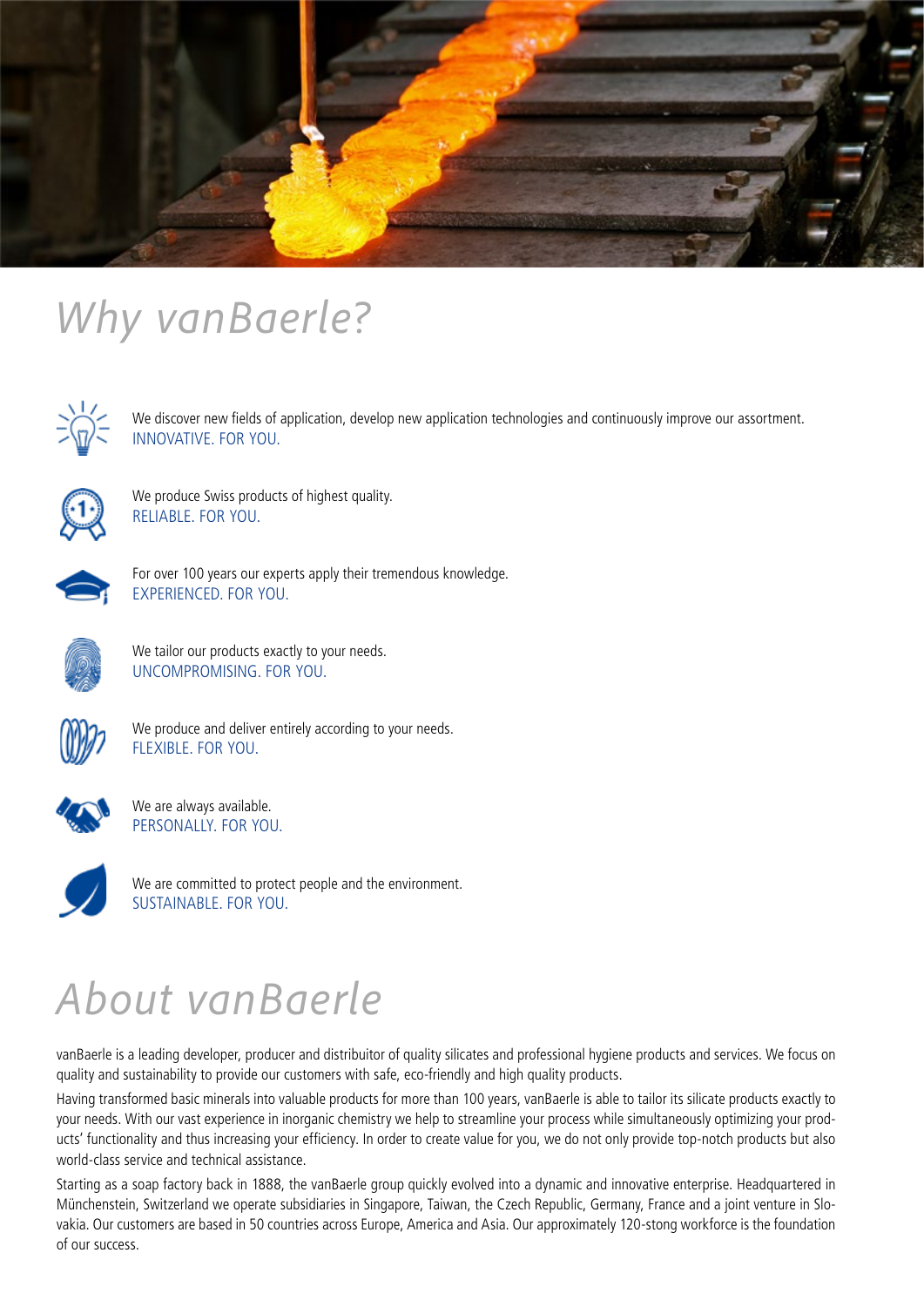Flexibility Service Innovation Quality